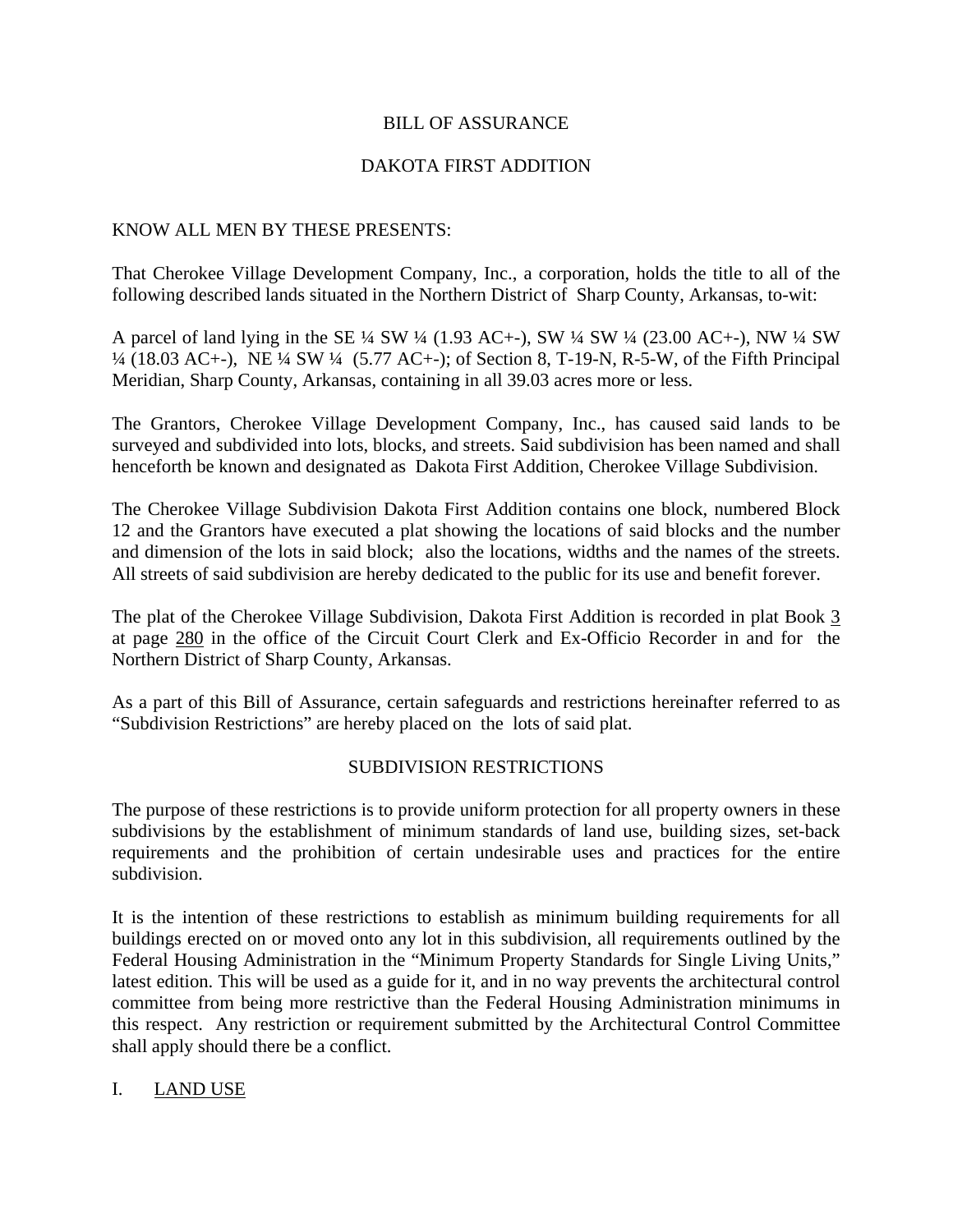All lots shown on said plats hereby are designated as a single family residential district.

### II. GENERAL PROVISIONS

(a) Nothing shall be allowable on premises in any zone established which would in any way be offensive or obnoxious by reason of color, design, or the emission of odors, liquids, gases, dust, smoke, vibration or noise. Nor shall anything be placed, constructed, or maintained that would in any way constitute an eyesore or nuisance to adjacent property owners, residents, or to the community.

(b) No building shall be erected, placed or altered on any lot until the construction plans and specifications and a plan showing the location of the structure have been approved by the architectural control committee as to the quality of workmanship and materials, harmony of external design with existing structures, and as to location with respect to topography and finish grade elevation. No fence or wall shall to erected, placed or altered on any lot nearer to any street than the minimum building setback line unless similarly approved. It will be necessary for the contractor, builder, or individual constructing the said residence to notify us that a suitable completion bond has been made to insure completion of the home against material and mechanical liens. If the owner is doing his own building, it will be necessary for him to supply the necessary credit information and proof of financial ability to complete the structure within the time requirements hereinafter set forth. Proof of builders risk insurance must be submitted.

The Architectural Control Committee is composed of John A. Cooper, Joe N. Basore and George M. Billingsley. A majority of the committee may designate a representative to act for it. In the event of death or resignation of any member of the committee, the remaining members shall have full authority to a designate a successors. Neither the members of the committee, nor its designated representative shall be entitled to any compensation for services performed pursuant to this covenant. At any time, the then record owners of a majority of the lots shall have the power through a duly recorded written instrument to change the membership of the committee or to withdraw from the committee or restore to it any of its powers and duties.

The committee's approval or disapproval as required in these covenants shall be in writing. In the event the committee, or its designated representative fails to approve or disapprove within thirty (30) days after plans and specifications have been submitted to it or in any event if no suit to enjoin the construction has been commenced prior to the completion thereof, approval will not be required and the related covenants shall be deemed to have been fully complied with.

(c) No building shall be erected or moved on to any lot of this subdivision which does not conform to the following restrictions of use, area, setbacks and other restrictions herein set forth.

(d) No structure of a temporary character, trailer, basement, tent, shack, garage, barn or other out-building shall be constructed or placed on any lot without approval and at no time may be they be used for residential purpose.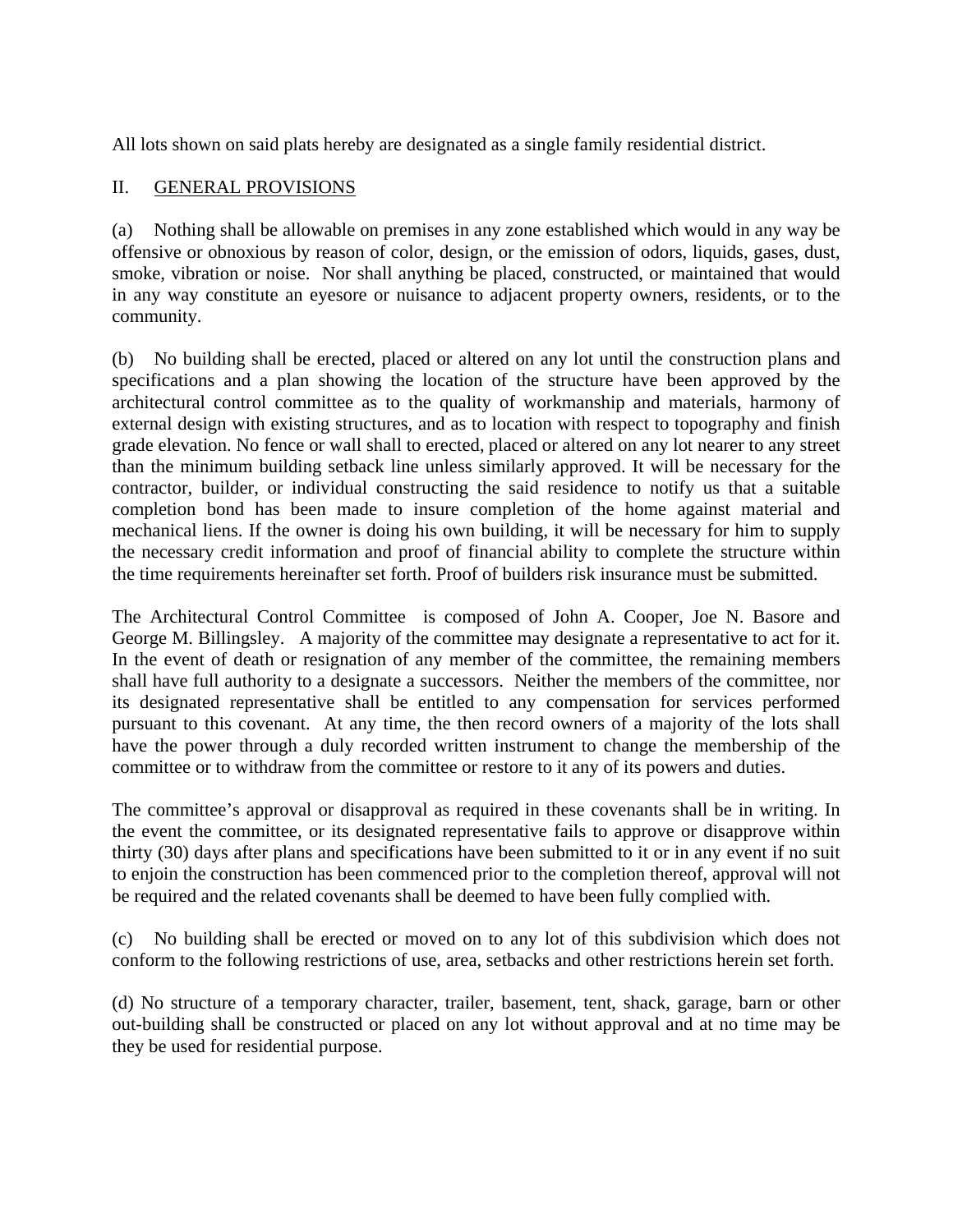The exterior of any building erected on or moved on to any lot in this subdivision shall be completely finished within six months of the date of the start of construction. This shall include underpinning, exterior siding, windows and doors, corner boards, molding, chimneys, roof rakes, roof-overhangs, roof cornices, fascias, porches, steps and any and all kinds of details of exterior construction or finish which in their absence shall change the appearance of the building from that approved by the architectural control committee.

The interior of any building erected on or moved onto any lot in this subdivision shall be finished within twelve months following the start of construction. The electric wiring shall be at least in accordance with the Federal Housing Administration requirements. Plumbing shall be in complete accordance with the requirements set up by the Arkansas State Health Department or the Federal Housing Administration, whichever is more restrictive. Interior walls and ceilings of a standard nature such as sheet rock, plaster, paneling, finished floors, ceiling tile, etc., shall be complete and shall be in accordance with the Federal Housing Administration requirements. (This does not include paint, wallpaper, or the final finishing touches, but does include shades and/or curtains or drapes at the windows.)

The contractor-builder or owner will submit the house to a minimum of four inspections by the architectural control committee and/or its representatives. In the event of non-compliance with this paragraph, the architectural control committee shall have the right but not the obligation to hire a contractor to do the work necessary for compliance, and to bill the owner for this work together with a charge for administration amounting to 10 percent of the contractor's bill. In the event that the owner does not pay said charges in full within 60 days of receipt of charges, the architectural control committee shall have the right to file a lien against the property and proceed in law or equity to sell the property to obtain said charges. All money received over and above said charges and court cost to be returned to the owner.

(e) No lots as shown on said plats shall be re-subdivided into building, plots, but a portion of a lot adjoining a lot may be used in connection therewith and the total considered as a single building plot. The building line and side setbacks shall be determined with reference to such increased plot.

(f) All residences constructed on the property herein shall be for residential purposes only and the use of said residences, boat docks, and/or any portion of any lot for the practice of any profession or commercial business of any kind is prohibited.

 No bee hives or the breeding or raising of any insects, reptiles, or animals and fowls other than customary house pets are permitted.

(g) No building shall be maintained or erected except that the owners shall install sewage disposal facilities which meet all requirements of the Arkansas State Health Department.

### III. SETBACK LIMITATIONS

Setback requirements shall apply to all structures constructed and erected on said property, as follows: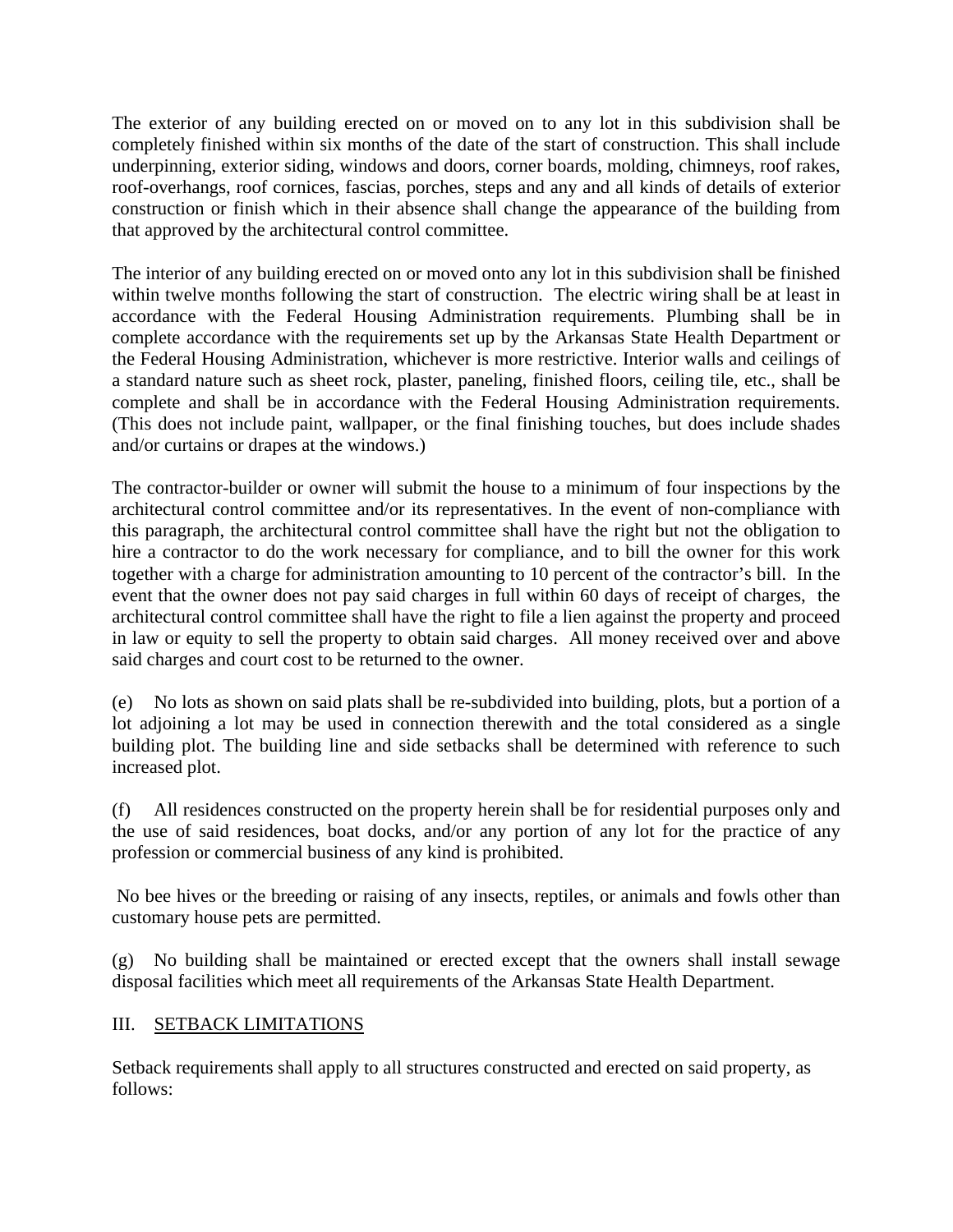Roof overhangs, steps, stoops and architectural projections are excepted.

## IV. HEIGHT LIMITATIONS

 No building shall be greater than two stories in height nor higher from the average grade than 25 feet to any portion of the building except chimneys and architectural projections.

Garden walls, not exceeding 5 feet in height, may be constructed anywhere within property lines except in the area outlined in Section 8 and in no event will it be closer to the lot lines than the minimum building setback unless specifically approved.

### V. AREA LIMITATIONS

No building shall be constructed in this addition unless it contains a minimum of 800 square feet, lots 82 through 101 shall contain 1000 square feet.

### VI. EASEMENTS FOR PUBLIC UTILITIES AND DRAINAGE

Perpetual easements as shown on the plats for the use of utilities shall be maintained and become a restriction on each individual lot where they occur. Where utilities easements occur on the rear of lots, the house sewer shall be located on the side facing the easement. In addition, each lot shall be subject to 5-foot easements for the installation of water mains and electric facilities. These facilities will be placed where most practical and least detrimental to the said lot. Cherokee Village Development Co., Inc., or its assigns reserves that right to declare such easements and install utilities without notification to lot owner.

### VII. GARBAGE AND REFUSE DISPOSAL

No lot shall be used or maintained as a dumping ground for rubbish. Trash, garbage, or other waste incidental to the use of the property as herein provided shall be kept in sanitary containers.

### VIII.

No fence, wall, hedge or shrub planting which obstructs sight lines at elevations between 2 and 6 feet above the roadways shall be placed or permitted to remain on any corner lot within the triangular area formed by the street property lines and a line connecting them at points 25 feet from the intersection of the property line with the edge of a driveway or alley pavement. No tree shall be permitted to remain within such distance of such intersections unless the foliage line is maintained at a sufficient height to prevent obstruction of such sightline.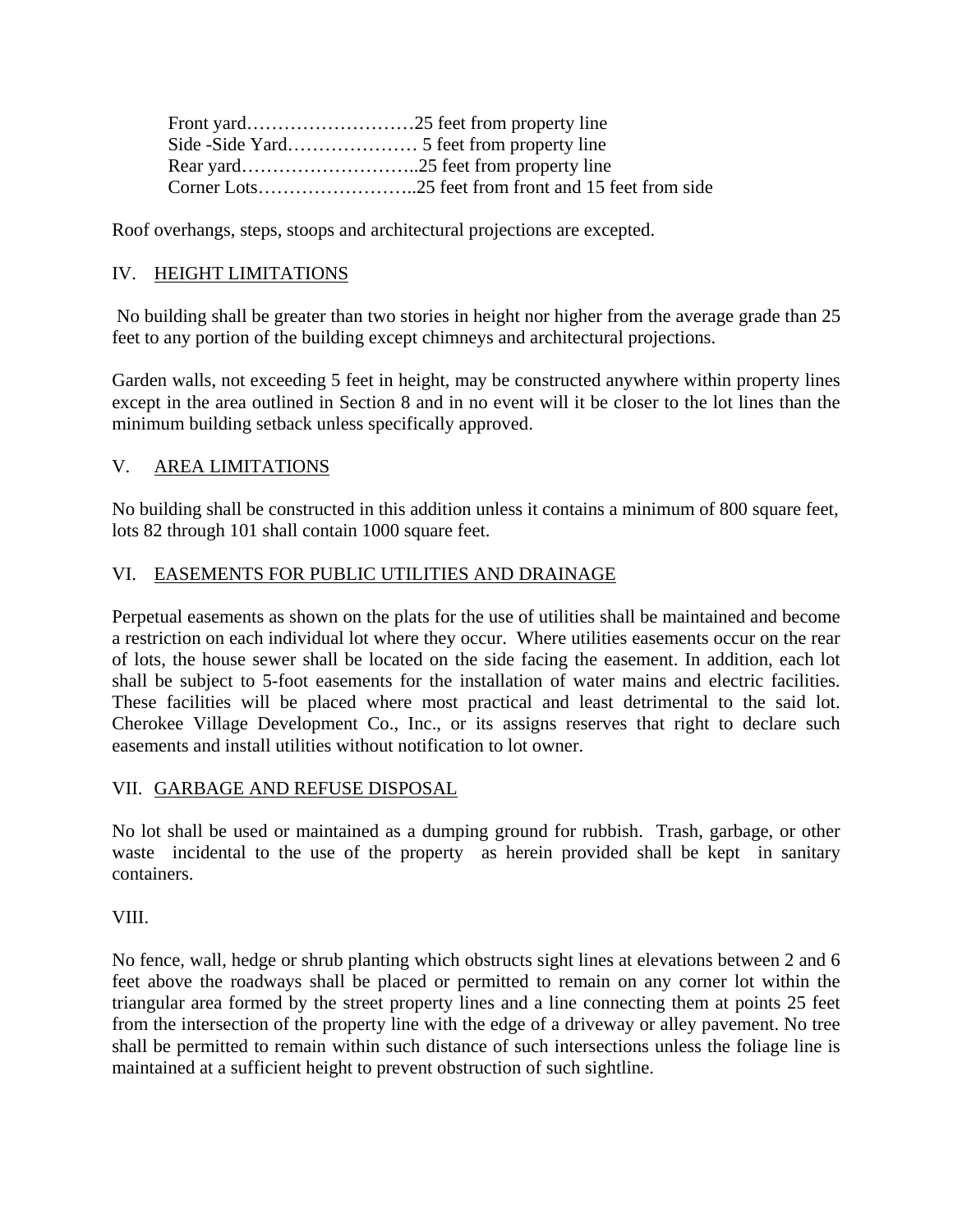### IX. TERM

These covenants are to run with the land and shall be binding on all parties and all persons claiming under them for a period of twenty-five (25) years from the date these covenants are recorded, after which time said covenants shall be automatically extended for successive periods of ten years unless an instrument signed by a majority of the then owners of the lots has been recorded agreeing to change said covenants in whole or in part.

#### X. ENFORCEMENT

Enforcement shall be by proceedings at law or in equity against any person or persons violating or attempting to violate any covenants neglect to enforce any provision hereof shall not constitute a waiver or operate as an estoppal.

#### XI. SEVERABILITY

Invalidation of any one of these covenants by judgment or court order shall in no wise affect any of the other provisions which shall remain in full force.

 IN WITNESS WHEREOF, the said Cherokee Village Development Company, Inc., a corporation, has caused this instrument to be signed by its President and its Assistant Secretary and its corporation seal to be affixed this  $28<sup>th</sup>$  day of October 1963.

CHEROKEE VILLAGE DEVELOPMENT CO, INC. \_\_\_\_\_\_\_\_\_\_\_\_\_\_\_\_\_\_\_\_\_\_ President

 $\overline{A}$ ssistant Secretary

#### **ACKNOWLEDGMENT**.

STATE OF ARKANSAS)

#### COUNTY OF SHARP)

On this  $28<sup>th</sup>$  day of October 1963, before me, a Notary Public in and for said county and state, duly commissioned and acting, appeared in person the within named Joe N. Basore and Ann W. Basore to me personally well known, who stated that they were the Vice President and Assistant Secretary of the Cherokee Village Development Co., a corporation, and were duly authorized in their respective capacities to execute the foregoing instrument for and in the name and behalf of said corporation, and further stated and acknowledged that they had so signed, executed and